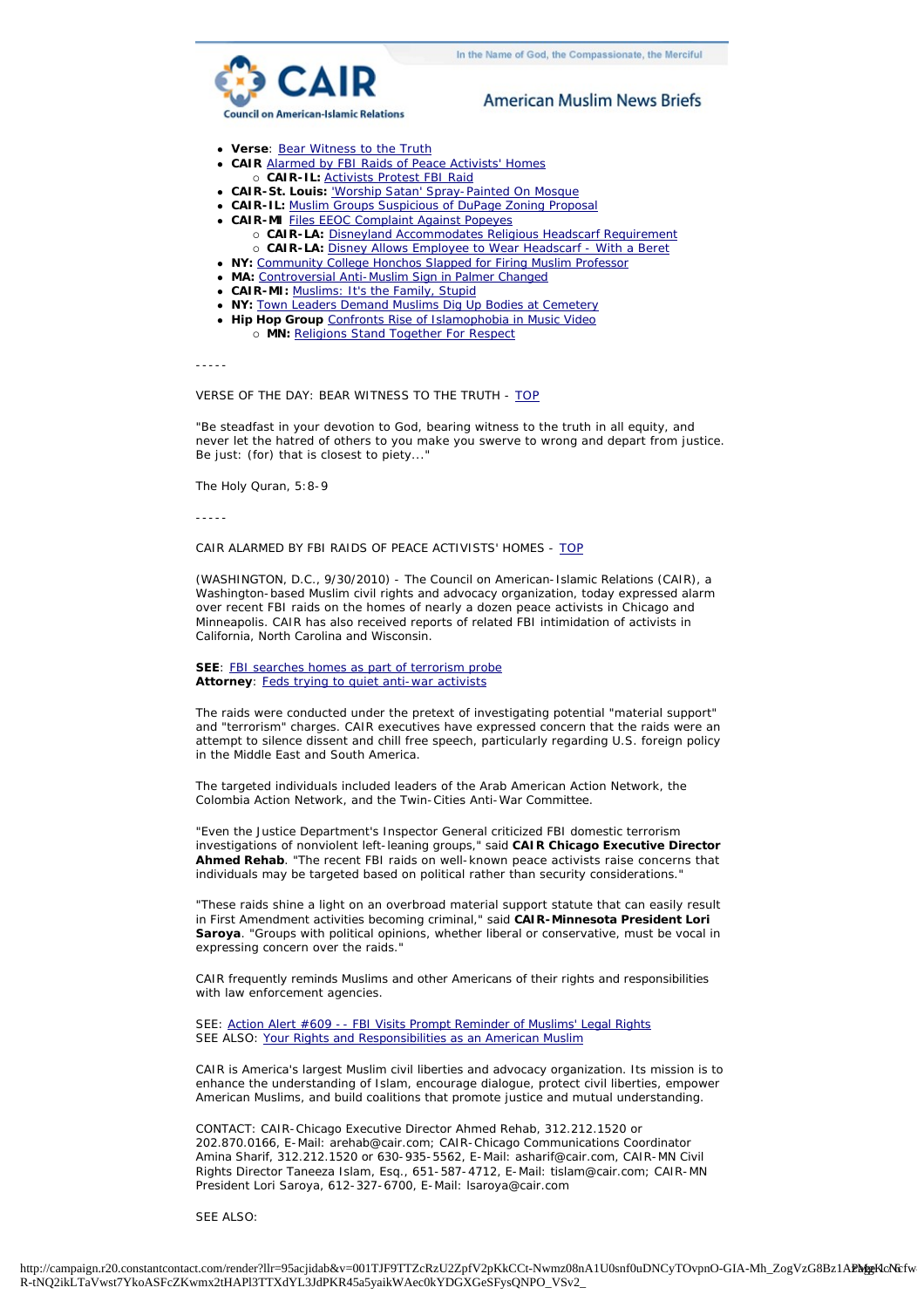<span id="page-1-0"></span>CAIR-CHICAGO: ACTIVISTS PROTEST FBI RAID - [TOP](#page-0-2) By Serena Maria Daniels and Andy Grimm, Chicago Tribune, 9/27/10

About 350 anti-war activists, clergy members and trade union members demonstrated Monday outside the FBI's Chicago headquarters and condemned federal authorities for their raids last week of the homes of activists in Chicago and Minneapolis. . .

The FBI also searched the Jefferson Park home of Hatem Abudayyeh, executive director of the Arab American Action Network. . .

Ahmed Rehab, executive director of the Chicago chapter of the Council on American-Islamic Relations, said Monday that the investigation into Abudayyeh's organization was "a waste of taxpayer dollars."

"Hatem is a longtime, respected leader in the community. It is unthinkable that he would have any connections to terrorism," Rehab said. "This is a new low. ... This is an example of FBI overreach when it comes to activism or commentary on the (Middle East) conflict." [\(More](http://r20.rs6.net/tn.jsp?llr=95acjidab&et=1103733135190&s=46324&e=001cDR9coxslRS162UbEVPVgVamd1NgR8_qT5dzjxwo6q-gVLfWcsgZn6SorhfySoioqpf4btPeXjNkxSG4_lHnux-kRsA4rXunkPiKDwtz9Jw2mTDUzgzKqm5NAdD_11NpwUSq47MlNYVYc8EZWsCOD8ylN64Q8yxOO4OWnHS4_mhrVT3avCDF8zLDxqEBoUBgraH2EG4172qEONnb9BTgqJkqTCr36uxvL-v1O-c5zS0yzPEdLenNw3_NuD1-x9kM))

-----

<span id="page-1-1"></span>CAIR-ST. LOUIS: 'WORSHIP SATAN' SPRAY-PAINTED ON MOSQUE IN SECOND ACT OF VANDALISM IN AS MANY WEEKS - [TOP](#page-0-2) By Zaid Jilani, Think Progress, 9/29/10

Two weeks ago, vandals spraypainted the words "Worship Satan" and drew a pentagon along the side of the Masjid Qooba mosque in St. Louis. The FBI immediately began investigating the incident, but made no arrests.

Now, vandalism has once again befallen the mosque. The words "Worship Satan" were spray-painted over a different wall of the same mosque, alarming its worshippers. The FBI and St. Louis Police are both investigating the incident, and suspect the same vandals from the incident two weeks earlier may be responsible. . .

Jim Hacking, a local attorney for the Council on American-Islamic Relations, told local news station KMOX that right-wing figures have helped gin up the hatred against Muslims that is leading to vandalism. "Nationally on things like FOX News, you have people like Newt Gingrich comparing Muslims to Nazis," Hacking said. "Just really negative, stereotypical hatred that's been spewing out, and it's really at its worst level, even worse than after 9/11." [\(More\)](http://r20.rs6.net/tn.jsp?llr=95acjidab&et=1103733135190&s=46324&e=001cDR9coxslRTEZk6EAnVIkFmU94X61uNvFoLyRKRlWhdJKC4UrouUxBchlCyQzXoPnDkbOfi4secB1JW6OxcPMHag4skMoOqoAb8ZySxjIvRe12WPJkCZwgAAm3ShZadY4dY8GBJ9M3fMv9WYig7CRUMSFCgTn7hoe-xY8DR_FUI=)

-----

<span id="page-1-2"></span>CAIR-IL: MUSLIM CIVIL RIGHTS GROUP AMONG THOSE SUSPICIOUS OF DUPAGE ZONING PROPOSAL - [TOP](#page-0-2) By Bob Spoerl, Medill, 9/29/10

Concerned citizens and civil rights groups are calling a proposed zoning amendment in DuPage County a potentially unconstitutional infringement on religious freedom.

But the timing of the current proposal seems suspicious to some since several Muslim groups have filed recent requests for building and land-use permits in DuPage.

"Regardless of the purpose of the ordinance, the effect is clearly going to burden Islamic organizations the most," Kevin Vodak, the staff attorney for the Council on American-Islamic Relations, said.

Vodak said the Council, a leading Muslim civil rights group, would potentially file a lawsuit against the County if the zoning amendment becomes law. . .

"Muslims are kind of the new kids on the block in DuPage and they are going to face the highest burden in having to go to commercial areas, buy more expensive land, create larger developments and be completely away from their neighbors," Vodak said. [\(More\)](http://r20.rs6.net/tn.jsp?llr=95acjidab&et=1103733135190&s=46324&e=001cDR9coxslRQkyMoQ-pjeoKLzRms5VHXSnPD4bcUGcv4HODr40kBui6LQH51wRm2EZ-E_xCyw1UXXbfX_DfcVJfMp0W9TUcSR4vwWa8V9MlueGDa8h96on-_Vc29xA6-dOqautkqAnGusGnDyjKQQZ9SFaNvznzGi1wtlYW3wgPcE6JtVPsrByA==)

-----

<span id="page-1-3"></span>CAIR-MI FILES EEOC COMPLAINT AGAINST POPEYES - [TOP](#page-0-2)

(SOUTHFIELD, MI, 9/28/10) - The Michigan chapter of the Council on American-Islamic Relations (CAIR-MI) today filed an Equal Employment Opportunity Commission (EEOC) complaint against a Popeyes Louisiana Kitchen restaurant in that state on behalf of a Muslim who alleges denial of employment based on his religion.

The Muslim job applicant reported to CAIR-MI that he recently applied for employment at a Popeyes franchise in Detroit, Mich. On September 11, he was hired, but then reportedly told to shave his beard before beginning employment. The complainant reportedly informed the general manager that he wore his beard for religious reasons, after which he was allegedly told that he could not begin employment until he shaved.

On September 21, the complainant arrived for orientation and again explained the religious significance of his beard but was sent home by the manager.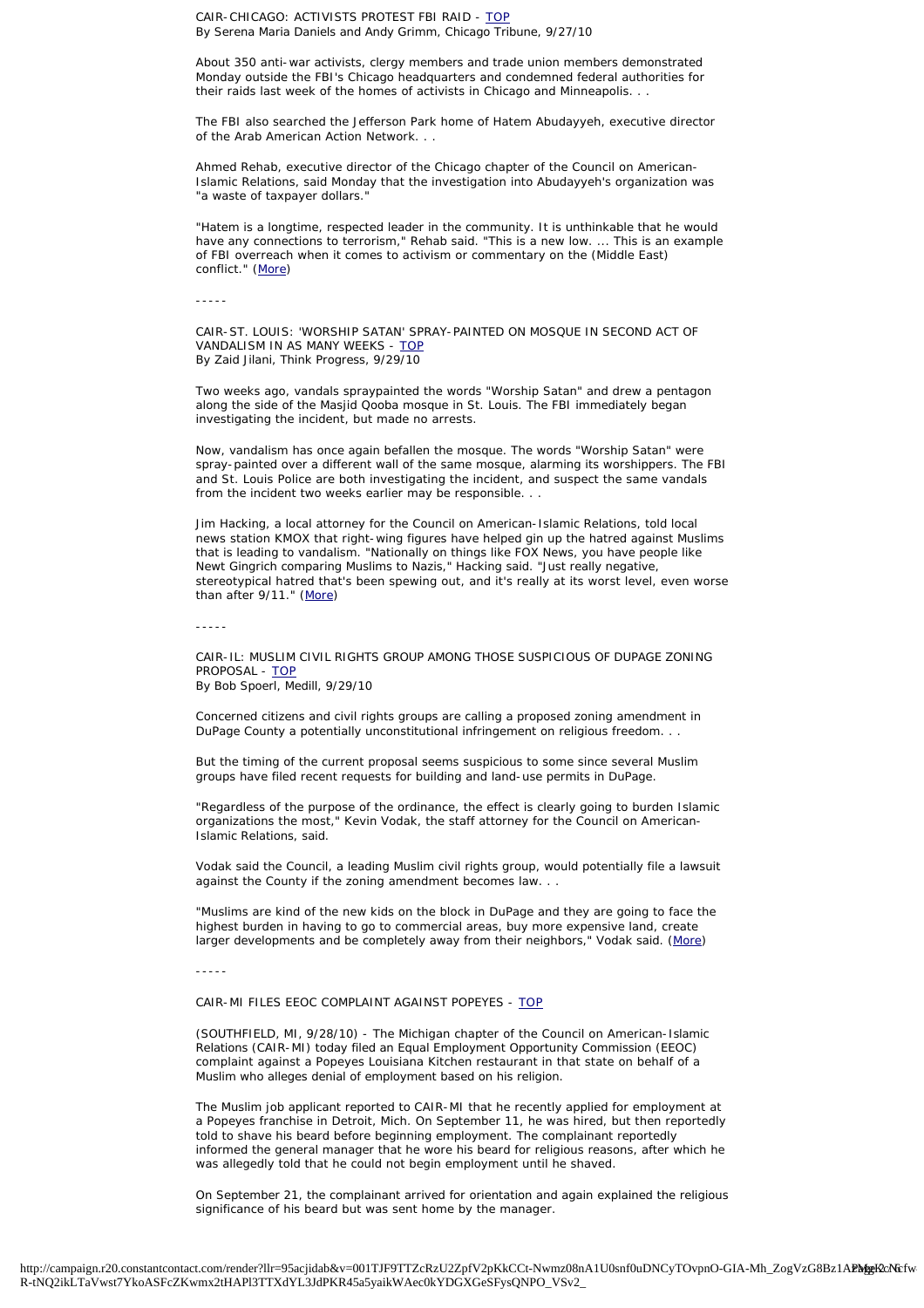On September 27, he approached the manager with a letter from CAIR-MI explaining the religious significance of the beard while addressing safety and health considerations. The complainant told the manager he was willing to wear a covering such as a hair net or mask. The complainant was again denied employment.

"We urge Popeyes to take immediate action to bring its hiring policies into compliance with long-established legal guidelines for reasonable religious accommodation in the workplace," said CAIR-MI Staff Attorney Lena Masri.

Masri said Title VII of the Civil Rights Act of 1964 prohibits employers from discriminating against individuals because of their religion in hiring, firing and other terms and conditions of employment. The act also requires employers to reasonably accommodate the religious practices of an employee, unless doing so would create an "undue hardship" for the employer.

In 2008, the EEOC issued new guidelines on accommodating religious beliefs and practices in the workplace. The guidelines offer protection for workers who wear religious attire such as hijab.

**SEE:** [New Religious Discrimination Manual Released](http://r20.rs6.net/tn.jsp?llr=95acjidab&et=1103733135190&s=46324&e=001cDR9coxslRTz2Pwdy7rwFTBmcLDhR86i0PwrOJR4jbeVwVDaATlYG9MJ4BWo8NvRcI6KHzbDmO7eafruqiQI0Z6upxyRnlQvscSjkqHgOAITntXUpFYPLm-XgsSxmnztCDEsPuuVwiocjm0Ah2m8oElgk7GYj84ORgoLJkNt4HNkpwQbzMRiTbPBDUwfPS45) (USA Today)

CAIR offers a booklet called ["An Employer's Guide to Islamic Religious Practices"](http://r20.rs6.net/tn.jsp?llr=95acjidab&et=1103733135190&s=46324&e=001cDR9coxslRROsjLb9uXJie_VnUfnwHcpPevsDZ1mZWF5fT-rKZx0aWDAEHSEsSw7CnYHRL6pgrn6u8Y_Wtz_-BdkL7Iye8gdNBVvuwFbAT2tATOO7gQiRkEDSUiJ4xbt0cthnrngv4KXQ_Pgw0gcNm6VhJ0QVUGm) to help corporate managers gain a better understanding of Islam and Muslims.

CAIR is America's largest Muslim civil liberties and advocacy organization. Its mission is to enhance the understanding of Islam, encourage dialogue, protect civil liberties, empower American Muslims, and build coalitions that promote justice and mutual understanding.

CONTACT: CAIR-MI Staff Attorney Lena Masri, 248-390-9784, E-Mail: lmasri@cair.com; CAIR-MI Outreach Coordinator Raheem Hanifa, 248-559-2247, rhanifa@cair.com

## SEE ALSO:

<span id="page-2-0"></span>CAIR: DISNEYLAND ACCOMMODATES RELIGIOUS HEADSCARF REQUIREMENT - [TOP](#page-0-2) By Manya A. Brachear, Chicago Tribune, 9/29/10

Every Muslim-American daughter raised on Disney dreams of becoming a princess. But when that little girl grows up and gets a job at Disneyland, the headscarf prescribed for Muslim women could present a problem. . .

At least that was the case for Noor Abdallah, 22, of Mundelein, who reached an agreement this week with Disneyland Resort to wear a blue beret atop a companydesigned headscarf when selling tickets in a resort box office.

"Walt Disney Parks and Resorts has a long history of accommodating a variety of religious requests from cast members of all faiths, with more than 200 accommodations made over the last three years," Disneyland Resort spokeswoman Suzi Brown said.

But a lawyer for the Council on American-Islamic Relations contends Abdallah is the fourth woman to challenge the theme park's policies this year. . .

Ameena Qazi, a lawyer for CAIR, said the civil rights group is urging Disney to integrate the religious requirement into its dress code. After all, Disney's own Muslim princess, Jasmine, even wore a headscarf occasionally in the movie "Aladdin."

"We dream of being princesses someday too," Qazi said. "When we go to Disney as employees, we don't feel any differently. But to tell us who we are might scare away customers, that's really a jab. ... It's kind of killing two visions at once." [\(More](http://r20.rs6.net/tn.jsp?llr=95acjidab&et=1103733135190&s=46324&e=001cDR9coxslRRFNxmhQ9eo4mMNzBxgtQ1YrkU8dULp5MH0A1YVamggGSKiCQGIihbrk7pB9YpZNaAjUpoW83JDN0cGg2VnBxmaUycHw3R-5Df3e15jThtzROWB1xhI8UUN75_DOfm-szVJFpnabFrEKuL4w_pthoGHpr9IUrcg6WX1tCjZAZ3ogNMJdSqEw4JSVmKEY4KFqlAIaQHs_HAJqaPKCqI4k0YB))

## SEE ALSO:

<span id="page-2-1"></span>CAIR-LA: DISNEY ALLOWS EMPLOYEE TO WEAR HEADSCARF -- WITH A BERET - [TOP](#page-0-2) By Rosemary Black, The Daily News, 9/29/10

A beret may resolve a dispute between a Muslim woman and Disneyland, where she works as a vacation planner.

Noor Abdallah, 22, wanted to wear her hijab, a religious head scarf, at her job at a Disneyland Resort Esplanade ticket booth in Anaheim, Calif., reports the Daily Mail. But the theme park objected, and Abdallah refused another position where she would not be seen by the public, according to the Council on American-Islamic relations.

As a compromise, she has agreed to wear a blue beret that will partly cover her hijab. . .

Imane Boudial, 26-year-old employee from Morocco, is still batting Disney for over a year in order to be able to wear her hijab.

Last August, Boudial, who worked at the Storyteller's Cafe in Disney's Grand Californian Hotel and Spa claimed that her supervisors had told her either to take off the hijab she had worn to work to observe Ramadan, to go home or to work in a position where customers would not see it.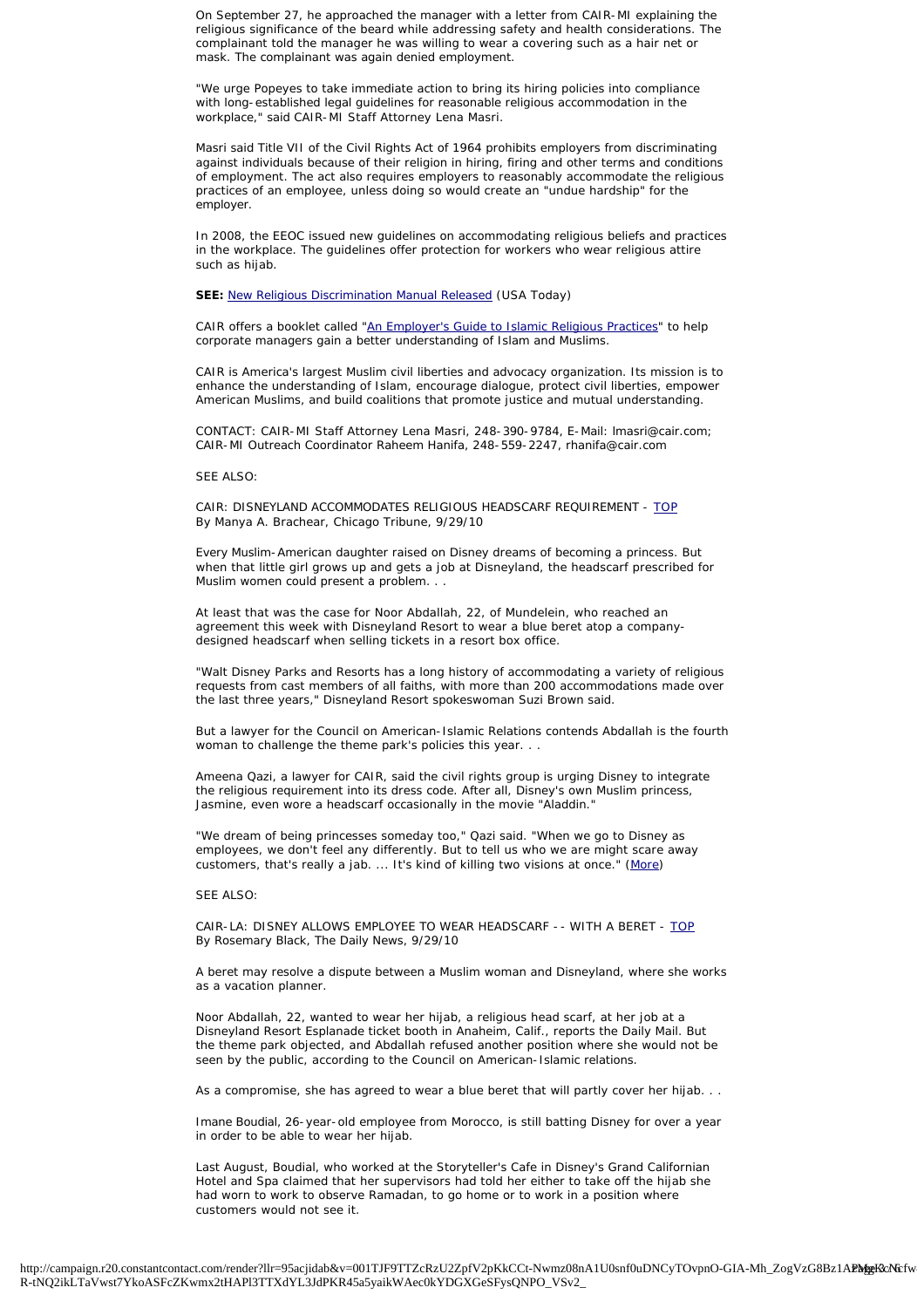It was only when Boudial began studying for her U.S. citizenship that she realized that she could fight for her right to wear the hijab, Ameena Qazi, a Council on American-Islamic Relations attorney told the Mail.

The case is still ongoing.

The Council told the Los Angeles Times that it has received other complaints over the years from Muslim women who said they have been denied "front-stage jobs" with Disney because of their hijabs. ([More\)](http://r20.rs6.net/tn.jsp?llr=95acjidab&et=1103733135190&s=46324&e=001cDR9coxslRQ_hpsCoFPXWxOckzMmwJzL5G4syf2ZEnVFK8DTl5Ng--kL8ELMiSkWb-9ZWcuIjEbHFY0k9BdUlv-Mjgpu-khUoYJAYtZs41dmMByy4ZUPPrL5_DGzoDNX8_eDM7QTQXOLW-cpXlFaI8sf9nVY4Y7HXvnIcGDDS_sWfEcm41BPHVylvs8IZcRw7asZFby70SpAwfiaqQBDaBW2vR9Q5bF0M4IUWw5gEF4Jm2yxmRV-2zb7uCVMbX8J)

-----

<span id="page-3-0"></span>KINGSBOROUGH COMMUNITY COLLEGE HONCHOS SLAPPED FOR FIRING MUSLIM PROFESSOR HANAA KHALIL - [TOP](#page-0-2) By Erin Durkin and Corky Siemaszko, The Daily News, 9/29/10

Honchos at Kingsborough Community College have been ordered to take a workplace discrimination class after a chemistry professor charged she was fired for being a Muslim.

Hanaa Khalil, who filed a complaint with the city's Human Rights commission, was also awarded \$7,700 in back wages and \$10,000 in damages.

"I am hoping that I will be the last one to go through this at this school," she told the Daily News.

A 46-year-old Egyptian immigrant who lives in Queens, Khalil said things soured when she showed up at the Department of Physical Sciences and the secretary spotted her head scarf.

"She turned her face when she looked at me ... she turned her face like she saw something real bad," Khalil told The News. "It was clear to me it was because they found out that I was a Muslim.'

In court papers, Khalil said she had posted her resume on a CUNY website and Kingsborough secretary Maureen Sharkey hired her sight unseen in March 2009.

Khalil said she wanted to meet with department head John Mikalopas, but Sharkey "stated that they needed someone to start immediately," court papers state.

When Khalil arrived the next day, she claimed Sharkey took one look at her and asked for her ID "in a dismissive tone."

Sharkey gave her a hard time about not having her Social Security card, even though she produced a green card, passport and driver's license, Khalil said.

"Between you and me, do you really have a Social Security number?" Mikalopas later asked her, the professor claimed. ([More\)](http://r20.rs6.net/tn.jsp?llr=95acjidab&et=1103733135190&s=46324&e=001cDR9coxslRT_3vBw7Pqml1j9ZNx6sh3dUUSfyYV03HwqH6jZ4YQNNqvU-D10YF9nVeMNDkOYU0aQk6GjxQiM7HoK4LbiTi3ejnEIPO1ecetX-07oHyNYfFXM8cUaVJkTmwuWE74Od4en6rbf-l66aPRbnZQyi0RoNtdRCgb_czdBWqZH_hInGIxMHQh-OBfboFwEMnCDD59cOmjsaoYJNqWTBrvbZek2Ux8QmFqelSNW2Si2DiyRQlxioBJe2gjXq3SQ_lsCgISU84gC8M_Dgw==)

-----

<span id="page-3-1"></span>MA: CONTROVERSIAL ANTI-MUSLIM SIGN IN PALMER CHANGED - [TOP](#page-0-2) The Daily Hampshire Gazette, 9/30/10

WWLP's Jackie Brousseau follows the story of the Palmer business owner who had a sign in front of his shop that targeted Muslims.

Russell Baker's original sign, at Baker's Autobody and Self Storage Shop, along Route 20, outraged many. It had read: "Muslims will destroy us from within." It prompted two visits from the FBI.

The sign now reads: "We are on the eve of destruction" on one side, and "Mosque at Ground Zero 73% say no!" on the other. ([More](http://r20.rs6.net/tn.jsp?llr=95acjidab&et=1103733135190&s=46324&e=001cDR9coxslRT4HOI5EfQNJ45Glj_k_33sZW4JuAwlJRfdIPoH-pszhRX0xwGUcS9WMVV-im2pRrBtyBA2nU1lB29QCciXLxb9qwyaK-opROhtD3609HPE6WIoHxpwVXixCPT-wQXWJ3-I2EpHGXdpZgscphaFyN1J1MPiTp4q_B2iPA4DYYbWADTjFAMJpb3ENic8lEJU00c=))

-----

<span id="page-3-2"></span>CAIR-MI: MUSLIMS: IT'S THE FAMILY, STUPID - [TOP](#page-0-2) By Jeffrey Hadden, The Michigan View, 9/27/10

Two religious leaders dropped by the office the other day to talk about social conditions in Detroit. They were worried about the lack of family formation in the city, the high rate of illegitimate births and the cultural breakdown that has led to a high rate of violence.

But they weren't ministers. They were Muslim religious leaders -- Dawud Walid of the Council on American Islamic Relations and Imam Abdullah El-Amin. Imam El-Amin spoke of having to enforce proper dress codes in his place of worship and his disappointment, at a high school dance, of a lack of adult supervision of what he considered lewd dance movements. For young men whose baggy pants were slipping down too far and didn't have belts to cinch them up when they entered his mosque, the imam said, he would supply wire coat hangers to be twisted into service as pants-holders. Walid made similar comments.

Both religious leaders, not surprisingly, sounded like Protestant ministers or Catholic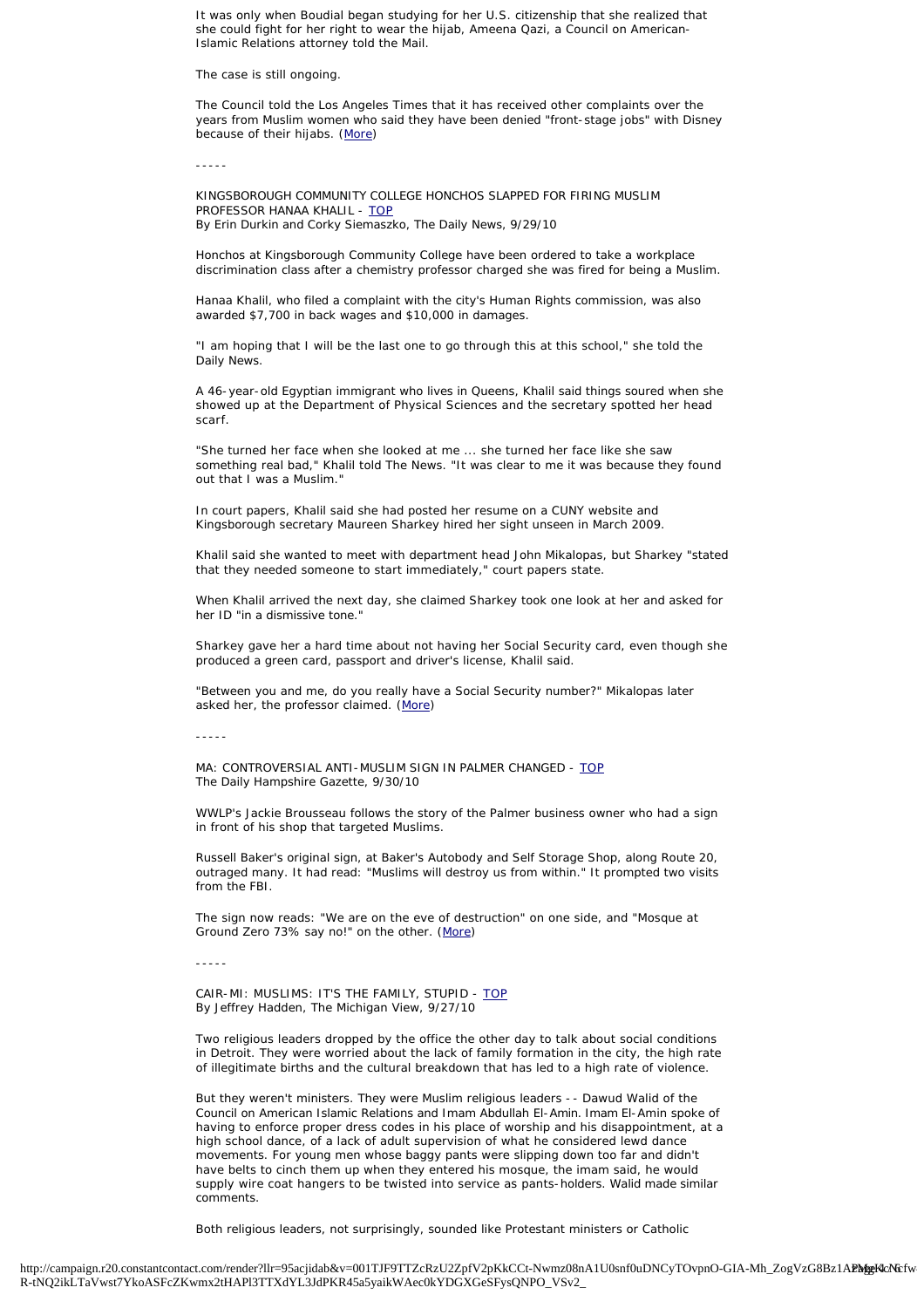priests, worried about staying youth in their flocks. Both of the Muslims leaders said young members of their organizations were able, through the strength of their religious beliefs and the attention and concern of their families, to avoid some of the problems besetting Detroit through lack of family formation. [\(More](http://r20.rs6.net/tn.jsp?llr=95acjidab&et=1103733135190&s=46324&e=001cDR9coxslRT2367EDR2V0FuAk7faPvU50Ehj-ISBJqSBpC4vuuoBPRZ4hNWp03QTVF3tSlAmweQpXVKBAxxsIeiCJgWZO7JUZQv47xVvC-TF88VFyACvAdLaA3Gc0niEQYa3-AqqSl3bDSapTD04YajshH1wTQt3DneWASpUYJvV5tQgPYju4fvWVsaRP_DVpFHP7prwSMgcTvMLwFzt_3uYx4xPDOYlrAhCMg8ISePmwxo38nbJlA==))

-----

<span id="page-4-0"></span>LEADERS OF SIDNEY, TINY UPSTATE TOWN, DEMAND MUSLIMS DIG UP BODIES AT CEMETERY ON LAND THEY OWN - [TOP](#page-0-2) By Corky Siemaszko, The Daily News, 9/27/10

The leaders of a tiny upstate town some 180 miles from Ground Zero are demanding that a Muslim group dig up and remove two bodies they buried on their land.

They say the group, a Sufi religious order, is maintaining an illegal cemetery in Sidney, N.Y., - pop. 5,993.

A spokesman for the Osmanli Naksibendi Hakkani order claims the town okayed the burial ground five years ago and is singling them out now simply because they're Muslims.

"I think it's out of bigotry," said Hans Hass, who also is the head of the local EMS unit. "They don't like us being here, even though we've been here since 2002."

Town supervisor Bob McCarthy raised objections to their cemetery right around the time protests erupted in downtown Manhattan over plans to build an Islamic Center near Ground Zero, Hass said.

"I don't think it's a coincidence," he told The Daily News.

McCarthy, a Republican, said his objections have nothing to do with whether or not they are Muslim. "People just can't go bury a body in a field," he told The News. [\(More\)](http://r20.rs6.net/tn.jsp?llr=95acjidab&et=1103733135190&s=46324&e=001cDR9coxslRSrO4MlEXRSiz6FluqszdxNdDh6-6a_JQzmKtljkZaKXTiWbONMlAXQKnn0932nEURfpe8ix0MMnEDy_gWmRWRzEYsa5KcEbqGG7hvABwZuF7lxLacjOn4oN1YY0DUv7P5FE4WP1uVHPlNZ_sbpywwkE7yrCZTTL6Ws9MVxEuUrvzs6KgbLyakyiop0RgsvttG-rf_9TbMF0ASv8Cxm59QnCXcBi08s1ysl5Ihx7uffCAI8bWV0FiIpNoOkcip8bEixyDgKPEX-VKCXT7qidSstBqchxNOKXcac8vXoWUZfOw==)

-----

<span id="page-4-1"></span>HIP HOP GROUP CONFRONTS RISE OF ISLAMOPHOBIA IN MUSIC VIDEO - [TOP](#page-0-2) [My Faith My Voice,](http://r20.rs6.net/tn.jsp?llr=95acjidab&et=1103733135190&s=46324&e=001cDR9coxslRQPZqd-D-SoIMHRbmKulh9xW-FtP7sa6AK-AVP_ASnf0yhmJwsFA9f524ItivL9iz_STKNKZKX4c6TDEdKjYWYr8bxW-H3TXov7uj2ffI0eLzQnu4E8iS1NXXE5QfoxRVFuBJc7HLq3xGZQpPcCDZvIer_0XNj3G-inAZmTg2oIGgWt0YpJ_AOaRfA8Mrvq-ydyJxgD9PPQ6qSSZmC6qtp_420Sw-7TiDk=) 9/29/10

Native Deen Releases New Song as Part of "My Faith My Voice" Campaign

WASHINGTON -- Native Deen, one of the most well-known and respected Muslim hip-hop groups in the international community, today released a music video in response to the rising tide of Islamophobia facing America, especially in the wake of the New York Islamic cultural center controversy.

The music video, released as part of the "My Faith My Voice" campaign from which it takes its title, highlights many of the concerns Muslims have regarding the vilification of Islam and the heavy-handed focus given to extremist voices.

"As American Muslims, we feel like our voices have been drowned out by the extremists on both sides," said Abdul Malik Ahmad, one of three young African-American Muslim men who comprise Native Deen. "We have always called to the middle path, but moderate voices like ours don't make headline news. As musicians, we know the power of music and hope to reach out to our fellow Americans through this song."

In the opening verse, Ahmad sings: "They're saying we are savages, uncivilized/ Me, my community we work hard, / Every opportunity to break walls, / The fight, the lunacy that they cause, ...

Later in the song, Ahmad adds: "Go use the same steam, for youth to stay clean,/ Our earth to stay green, we want the same thing,/ 'Stead of burning books, extinguish disease,/ Help spark the flame to help children in need."

View the [video.](http://r20.rs6.net/tn.jsp?llr=95acjidab&et=1103733135190&s=46324&e=001cDR9coxslRSCdAbmw62lF1pJW0_W_8ixbb60por2ZpfO-2S_WcQ1EtxVR1z_lj2RNdr_GTDZb-mHc5t1qrk3Q3JduUtgDPNL5eWtVD4MBb4=)

Native Deen, a fusion hip-hop group, has inspired millions of people of all ages and ethnicities from around the world. It has toured more than 60 cities in America, Africa, Asia, Europe and the Middle East, promoting Islam and positive interfaith relations. Over 4 million people have viewed its videos on YouTube, and its album, "Not Afraid to Stand Alone" is ranked #2 in the DC area on independent music site cdbaby.com. In October 2010, Native Deen will release its newest album, "The Remedy." For more information, visit www.nativedeen.com

About: My Faith My Voice (MFMV) is a grassroots effort by American Muslims to present the diverse voices and faces of its community. MFMV offers Muslims a platform to reach out and speak directly to America through video messages at [www.myfaithmyvoice.com.](http://r20.rs6.net/tn.jsp?llr=95acjidab&et=1103733135190&s=46324&e=001cDR9coxslRROJ_DHMb2RX2HJ1YWWVUtJunshak-40ALBFhTO-eyoZb9VoEjbpenxcJ99J-UVgnyETRKaho--AW5BGjwc86ZpdXKW-VpqKhk=)

Media Contact: Israa Dawood at 202-439-1441 or myfaithmyvoice@gmail.com

-----

<span id="page-4-2"></span>RELIGIONS STAND TOGETHER FOR RESPECT - [TOP](#page-0-2) By Leah Beno, FOX 9 News, 9/28/10